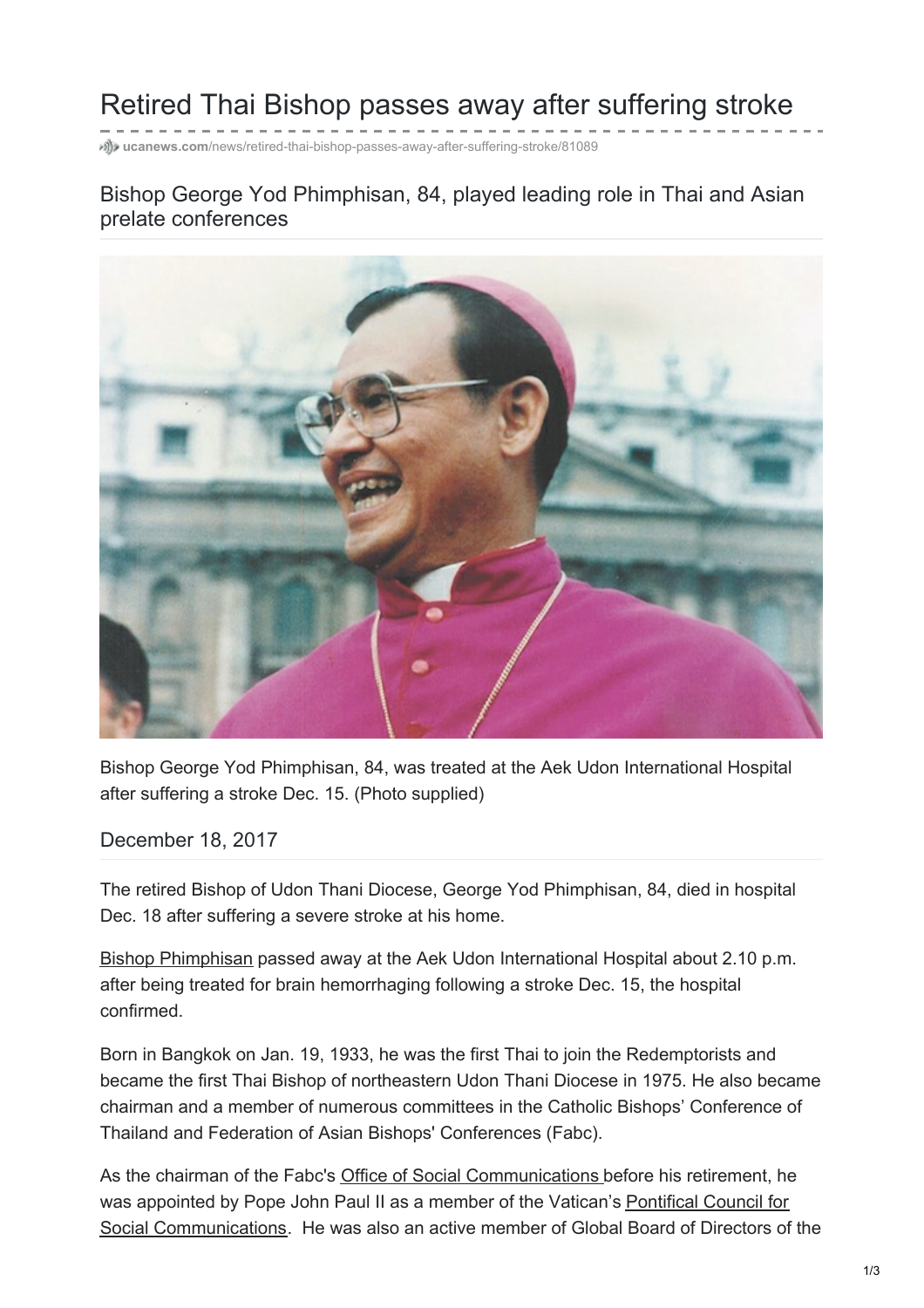#### International Bible Society.

#### A local ordinary for almost four decades, Bishop George has been widely known as a

person with a good sense of humor and a pleasant personality.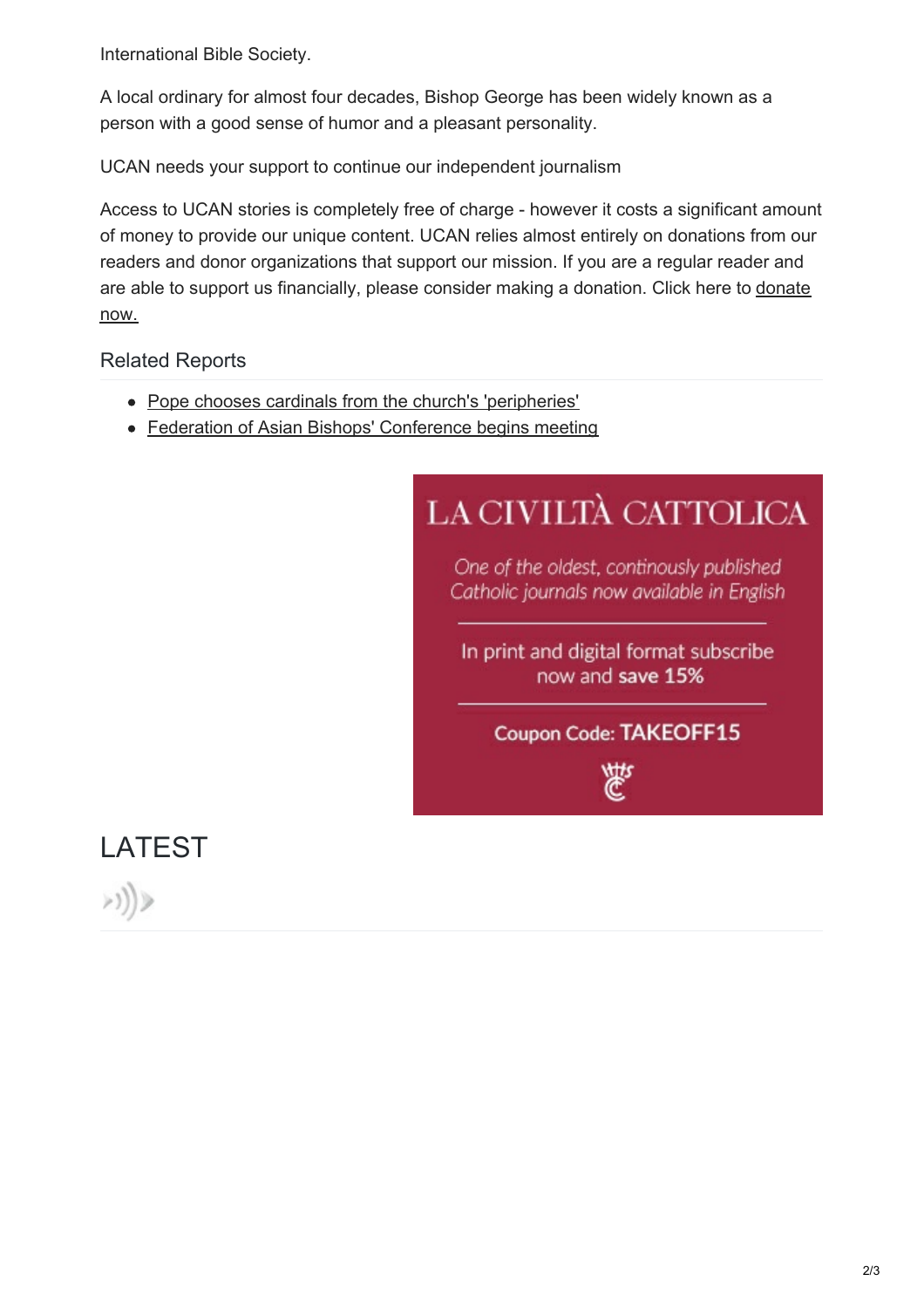# George Yod Phimphisan

**W** en.wikipedia.org/wiki/George Yod Phimphisan

| <b>The Most Reverend</b><br>George Yod Phimphisan, C.Ss.R., D.D. |                                                        |  |
|------------------------------------------------------------------|--------------------------------------------------------|--|
| <b>Bishop of Udon Thani</b>                                      |                                                        |  |
| Church                                                           | Roman Catholic Church                                  |  |
| Diocese                                                          | Udon Thani                                             |  |
| See                                                              | Diocese of Udon Thani                                  |  |
| In office                                                        | October 2, 1975-November 14, 2009                      |  |
| <b>Predecessor</b>                                               | Clarence James Duhart, C.Ss.R.                         |  |
| <b>Successor</b>                                                 | Joseph Luechai Thatwisai                               |  |
| <b>Orders</b>                                                    |                                                        |  |
|                                                                  |                                                        |  |
| <b>Ordination</b>                                                | June 24, 1958                                          |  |
| Consecration                                                     | December 12, 1975<br>by Clarence James Duhart, C.Ss.R. |  |
|                                                                  | <b>Personal details</b>                                |  |
| <b>Born</b>                                                      | January 19, 1933<br>Bangkok, Thailand                  |  |
| <b>Died</b>                                                      | December 15, 2017 (aged 84)<br>Udon Thani, Thailand    |  |

**George Yod Phimphisan** [\(Thai](https://en.wikipedia.org/wiki/Thai_language): ยอด พิมพิสาร; [RTGS](https://en.wikipedia.org/wiki/Royal_Thai_General_System_of_Transcription): *Yot Phimphisan*; January 19, 1933 – December 15, 2017) was a 20th and 21st century [bishop](https://en.wikipedia.org/wiki/Bishop) of the [Catholic](https://en.wikipedia.org/wiki/Catholic_Church) Church in [Thailand](https://en.wikipedia.org/wiki/Thailand). He served as the second bishop of the [Diocese](https://en.wikipedia.org/wiki/Roman_Catholic_Diocese_of_Udon_Thani) of Udon Thani in the region of [Isan](https://en.wikipedia.org/wiki/Isan), [Thailand](https://en.wikipedia.org/wiki/Thailand) from 1975-2009.

## **Biography**

Phimphisan was born in [Bangkok](https://en.wikipedia.org/wiki/Bangkok). He professed religious vows as a [Redemptorist](https://en.wikipedia.org/wiki/Congregation_of_the_Most_Holy_Redeemer) and studied for the priesthood at Immaculate Conception Seminary in [Oconomowoc,](https://en.wikipedia.org/wiki/Oconomowoc,_Wisconsin) Wisconsin, [USA](https://en.wikipedia.org/wiki/United_States). He was ordained a priest on June 24, 1958.

Father Phimphisan served as a priest in the Vice Province of Bangkok until October 2, 1975 when Pope [Paul](https://en.wikipedia.org/wiki/Paul_VI) VI named him to be the second bishop of the Diocese of Udon Thani. He was ordained a bishop by his predecessor, [Bishop](https://en.wikipedia.org/wiki/Bishop) [Clarence](https://en.wikipedia.org/wiki/Clarence_James_Duhart) James Duhart, C.Ss.R., at the Cathedral of Our Mother of Perpetual Help on December 12, 1975. The principal co